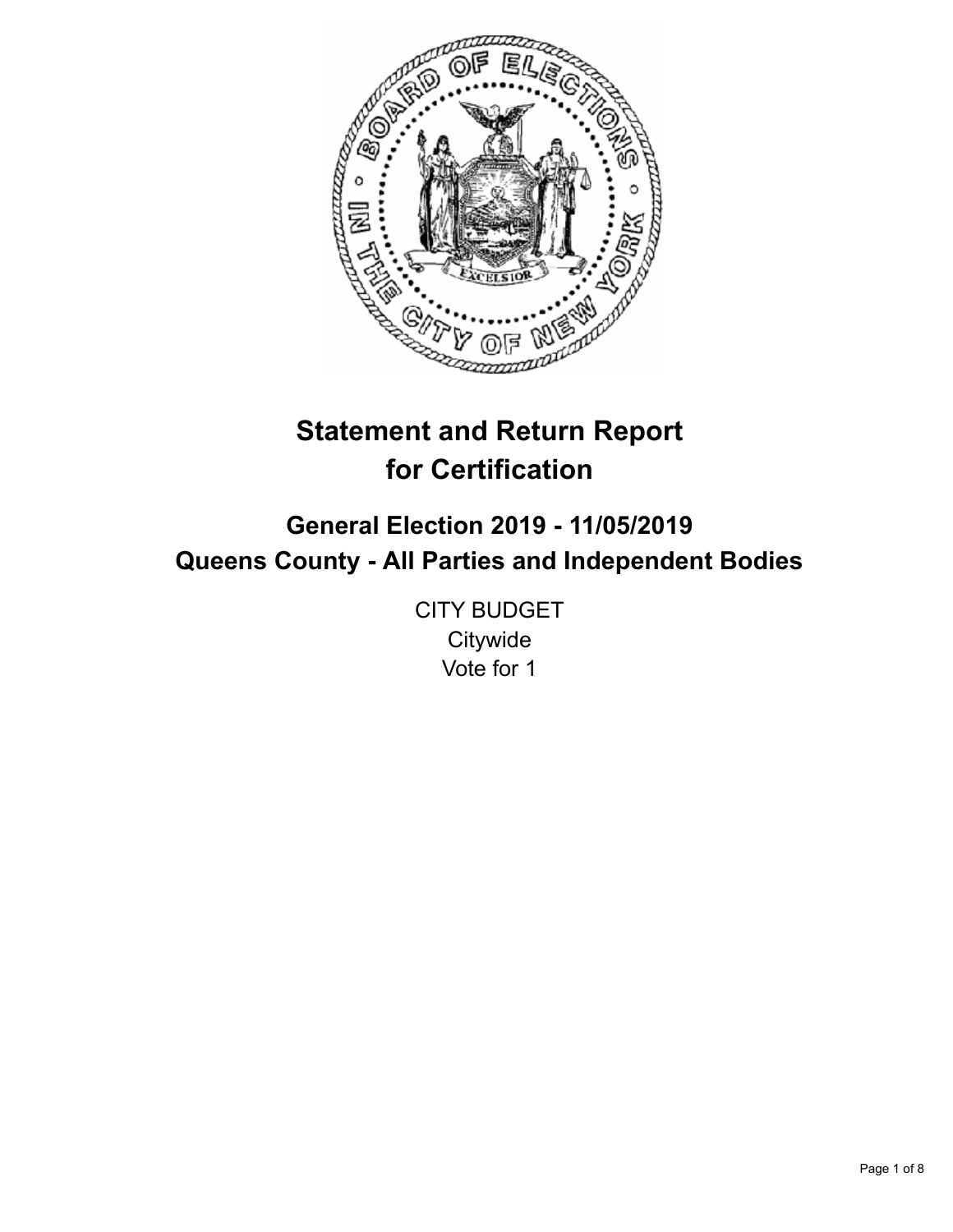

| PUBLIC COUNTER                                           | 14.279           |
|----------------------------------------------------------|------------------|
| MANUALLY COUNTED EMERGENCY                               | $\Omega$         |
| ABSENTEE / MILITARY                                      | 582              |
| <b>AFFIDAVIT</b>                                         | 102 <sub>2</sub> |
| <b>Total Ballots</b>                                     | 14,963           |
| Less - Inapplicable Federal/Special Presidential Ballots | $\Omega$         |
| <b>Total Applicable Ballots</b>                          | 14,963           |
| <b>YES</b>                                               | 5,683            |
| NO                                                       | 6,731            |
| <b>Total Votes</b>                                       | 12,414           |
| Unrecorded                                               | 2.549            |

## **Assembly District 24**

| <b>PUBLIC COUNTER</b>                                    | 11,159 |
|----------------------------------------------------------|--------|
| <b>MANUALLY COUNTED EMERGENCY</b>                        | 0      |
| ABSENTEE / MILITARY                                      | 370    |
| AFFIDAVIT                                                | 58     |
| <b>Total Ballots</b>                                     | 11,587 |
| Less - Inapplicable Federal/Special Presidential Ballots | 0      |
| <b>Total Applicable Ballots</b>                          | 11,587 |
| <b>YES</b>                                               | 6,211  |
| NO.                                                      | 3,029  |
| <b>Total Votes</b>                                       | 9,240  |
| Unrecorded                                               | 2.347  |

| <b>PUBLIC COUNTER</b>                                    | 9,333    |
|----------------------------------------------------------|----------|
| <b>MANUALLY COUNTED EMERGENCY</b>                        | $\Omega$ |
| ABSENTEE / MILITARY                                      | 246      |
| <b>AFFIDAVIT</b>                                         | 48       |
| <b>Total Ballots</b>                                     | 9,627    |
| Less - Inapplicable Federal/Special Presidential Ballots | 0        |
| <b>Total Applicable Ballots</b>                          | 9,627    |
| <b>YES</b>                                               | 4,753    |
| NO.                                                      | 3,117    |
| <b>Total Votes</b>                                       | 7,870    |
| Unrecorded                                               | 1.757    |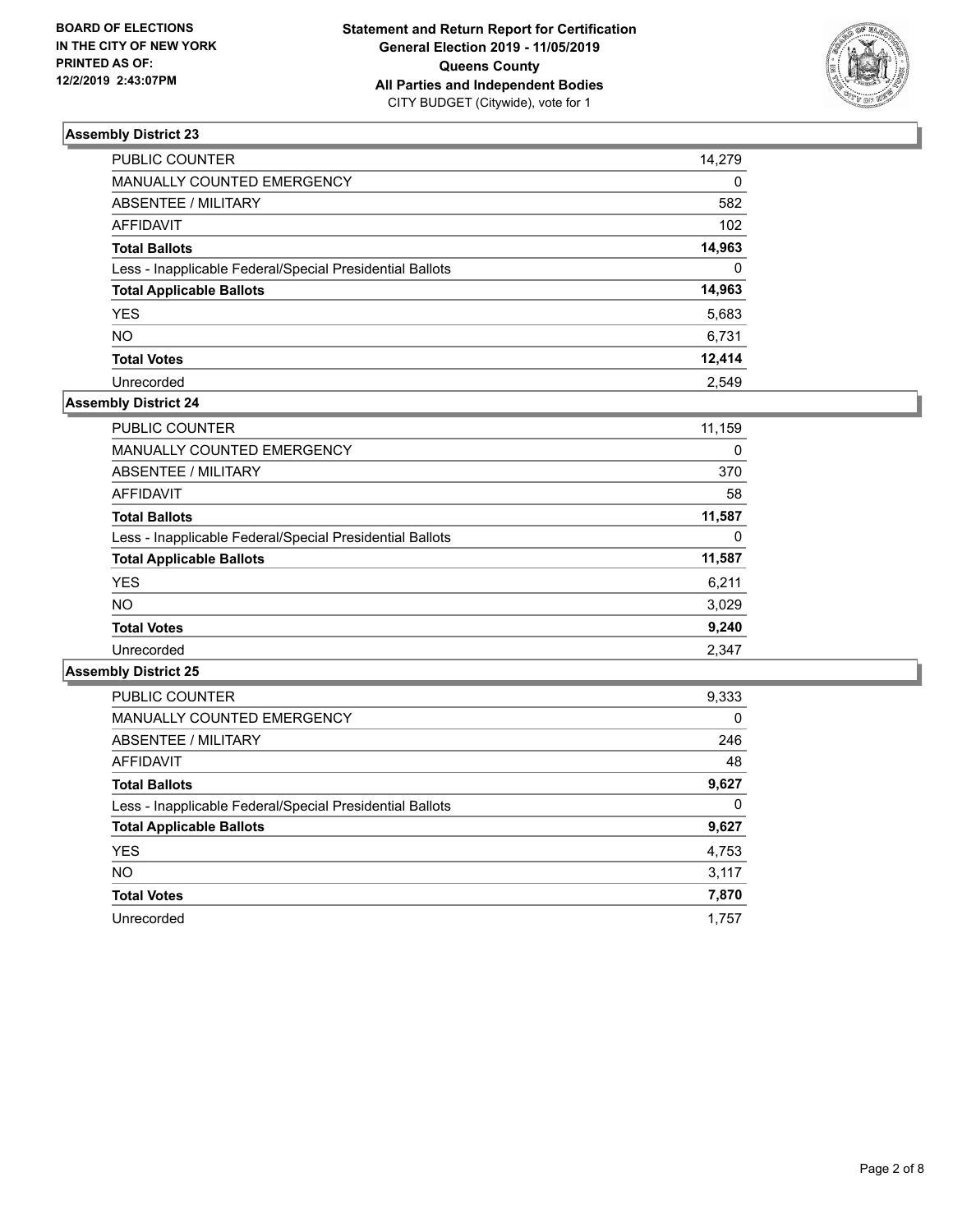

| PUBLIC COUNTER                                           | 14,355   |
|----------------------------------------------------------|----------|
| <b>MANUALLY COUNTED EMERGENCY</b>                        | $\Omega$ |
| <b>ABSENTEE / MILITARY</b>                               | 507      |
| <b>AFFIDAVIT</b>                                         | 69       |
| <b>Total Ballots</b>                                     | 14,931   |
| Less - Inapplicable Federal/Special Presidential Ballots | $\Omega$ |
| <b>Total Applicable Ballots</b>                          | 14,931   |
| YES                                                      | 7,333    |
| NO                                                       | 5,672    |
| <b>Total Votes</b>                                       | 13,005   |
| Unrecorded                                               | 1.926    |

## **Assembly District 27**

| <b>PUBLIC COUNTER</b>                                    | 11,638 |
|----------------------------------------------------------|--------|
| <b>MANUALLY COUNTED EMERGENCY</b>                        | 0      |
| ABSENTEE / MILITARY                                      | 398    |
| AFFIDAVIT                                                | 90     |
| <b>Total Ballots</b>                                     | 12.126 |
| Less - Inapplicable Federal/Special Presidential Ballots | 0      |
| <b>Total Applicable Ballots</b>                          | 12,126 |
| <b>YES</b>                                               | 5,996  |
| <b>NO</b>                                                | 4,112  |
| <b>Total Votes</b>                                       | 10,108 |
| Unrecorded                                               | 2.018  |

| <b>PUBLIC COUNTER</b>                                    | 14,216   |
|----------------------------------------------------------|----------|
| <b>MANUALLY COUNTED EMERGENCY</b>                        | $\Omega$ |
| ABSENTEE / MILITARY                                      | 467      |
| <b>AFFIDAVIT</b>                                         | 100      |
| <b>Total Ballots</b>                                     | 14,783   |
| Less - Inapplicable Federal/Special Presidential Ballots | 0        |
| <b>Total Applicable Ballots</b>                          | 14,783   |
| <b>YES</b>                                               | 8,141    |
| NO.                                                      | 4,848    |
| <b>Total Votes</b>                                       | 12,989   |
| Unrecorded                                               | 1.794    |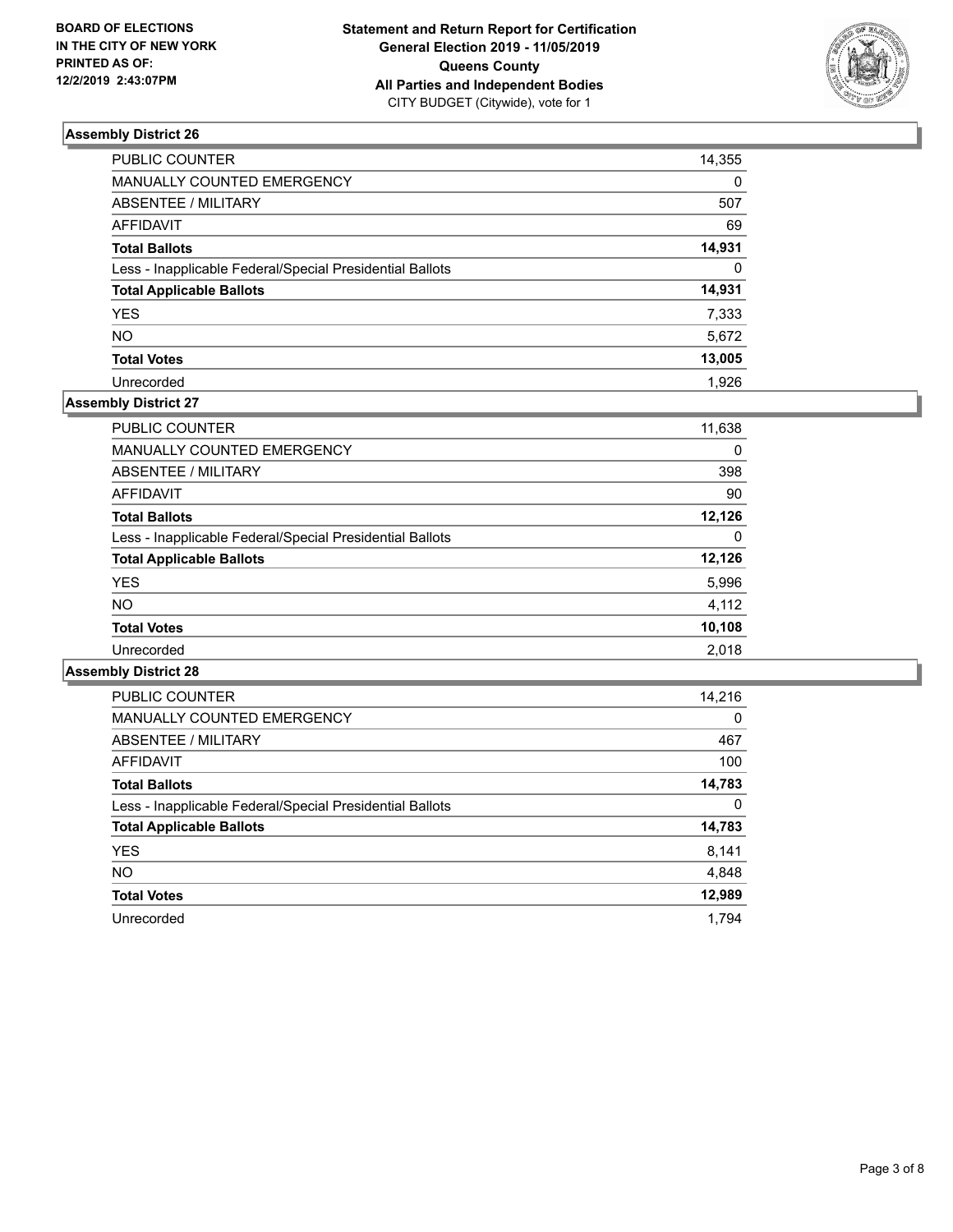

| PUBLIC COUNTER                                           | 11,550       |
|----------------------------------------------------------|--------------|
| MANUALLY COUNTED EMERGENCY                               | 0            |
| ABSENTEE / MILITARY                                      | 244          |
| AFFIDAVIT                                                | 82           |
| Total Ballots                                            | 11,876       |
| Less - Inapplicable Federal/Special Presidential Ballots | $\mathbf{0}$ |
| <b>Total Applicable Ballots</b>                          | 11,876       |
| YES                                                      | 7,129        |
| NΟ                                                       | 2,174        |
| <b>Total Votes</b>                                       | 9,303        |
| Unrecorded                                               | 2.573        |

#### **Assembly District 30**

| <b>PUBLIC COUNTER</b>                                    | 12,493 |
|----------------------------------------------------------|--------|
| <b>MANUALLY COUNTED EMERGENCY</b>                        | 0      |
| ABSENTEE / MILITARY                                      | 401    |
| AFFIDAVIT                                                | 75     |
| <b>Total Ballots</b>                                     | 12,969 |
| Less - Inapplicable Federal/Special Presidential Ballots | 0      |
| <b>Total Applicable Ballots</b>                          | 12,969 |
| <b>YES</b>                                               | 6,756  |
| <b>NO</b>                                                | 4,103  |
| <b>Total Votes</b>                                       | 10,859 |
| Unrecorded                                               | 2.110  |

| <b>PUBLIC COUNTER</b>                                    | 8,174    |
|----------------------------------------------------------|----------|
| <b>MANUALLY COUNTED EMERGENCY</b>                        | $\Omega$ |
| ABSENTEE / MILITARY                                      | 236      |
| <b>AFFIDAVIT</b>                                         | 80       |
| <b>Total Ballots</b>                                     | 8,490    |
| Less - Inapplicable Federal/Special Presidential Ballots | 0        |
| <b>Total Applicable Ballots</b>                          | 8,490    |
| <b>YES</b>                                               | 5,011    |
| NO.                                                      | 1,597    |
| <b>Total Votes</b>                                       | 6,608    |
| Unrecorded                                               | 1.882    |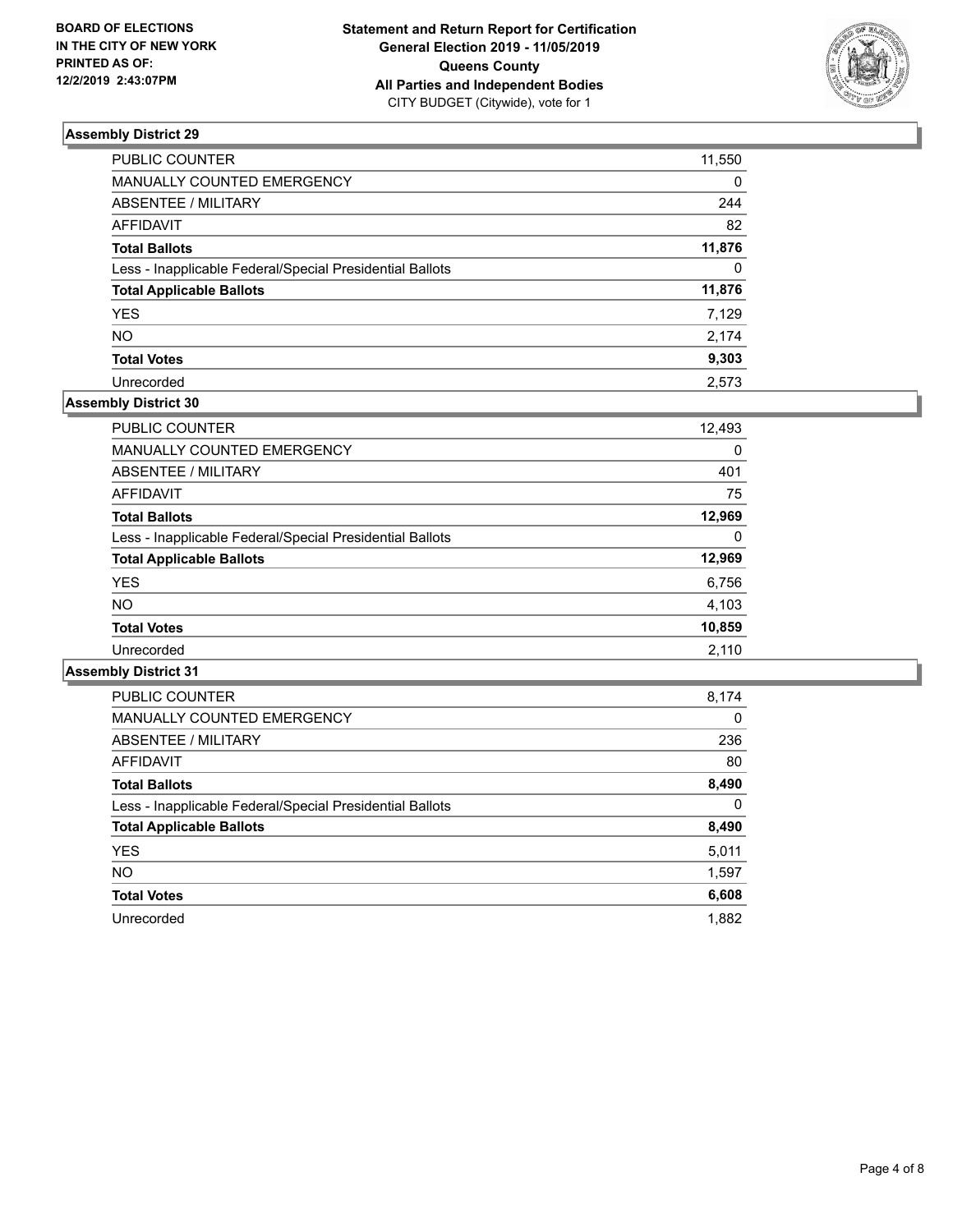

| PUBLIC COUNTER                                           | 12,171   |
|----------------------------------------------------------|----------|
| MANUALLY COUNTED EMERGENCY                               | $\Omega$ |
| ABSENTEE / MILITARY                                      | 296      |
| AFFIDAVIT                                                | 72       |
| Total Ballots                                            | 12,539   |
| Less - Inapplicable Federal/Special Presidential Ballots | $\Omega$ |
| <b>Total Applicable Ballots</b>                          | 12,539   |
| YES                                                      | 7,439    |
| NO.                                                      | 2,429    |
| <b>Total Votes</b>                                       | 9,868    |
| Unrecorded                                               | 2.671    |

#### **Assembly District 33**

| <b>PUBLIC COUNTER</b>                                    | 13,771 |
|----------------------------------------------------------|--------|
| <b>MANUALLY COUNTED EMERGENCY</b>                        | 0      |
| ABSENTEE / MILITARY                                      | 282    |
| AFFIDAVIT                                                | 62     |
| <b>Total Ballots</b>                                     | 14,115 |
| Less - Inapplicable Federal/Special Presidential Ballots | 0      |
| <b>Total Applicable Ballots</b>                          | 14,115 |
| <b>YES</b>                                               | 8,052  |
| <b>NO</b>                                                | 3,400  |
| <b>Total Votes</b>                                       | 11,452 |
| Unrecorded                                               | 2,663  |
|                                                          |        |

| <b>PUBLIC COUNTER</b>                                    | 8,820    |
|----------------------------------------------------------|----------|
| <b>MANUALLY COUNTED EMERGENCY</b>                        | $\Omega$ |
| ABSENTEE / MILITARY                                      | 211      |
| AFFIDAVIT                                                | 49       |
| <b>Total Ballots</b>                                     | 9,080    |
| Less - Inapplicable Federal/Special Presidential Ballots | $\Omega$ |
| <b>Total Applicable Ballots</b>                          | 9,080    |
| <b>YES</b>                                               | 5,475    |
| <b>NO</b>                                                | 1,672    |
| <b>Total Votes</b>                                       | 7,147    |
| Unrecorded                                               | 1.933    |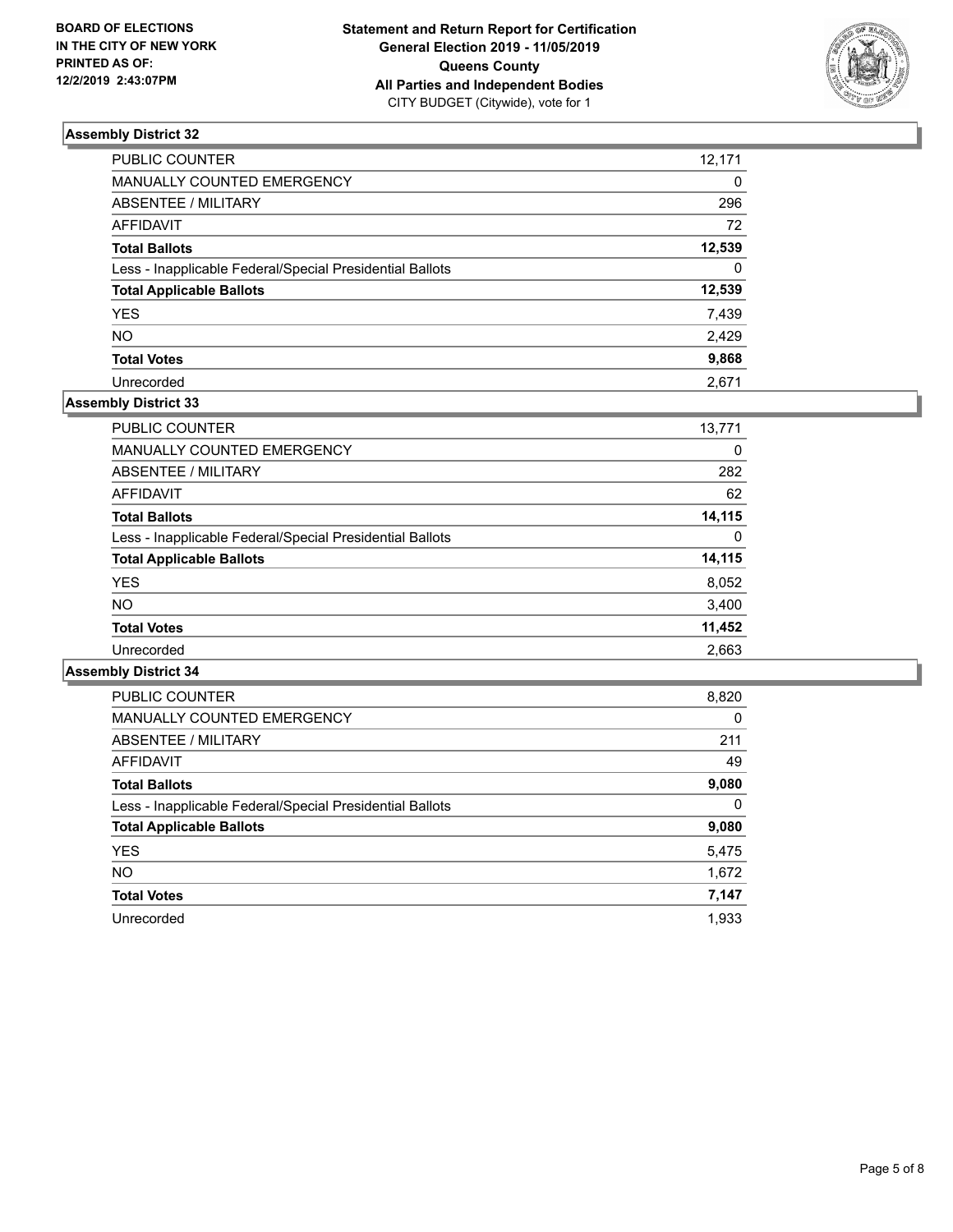

| PUBLIC COUNTER                                           | 6,395        |
|----------------------------------------------------------|--------------|
| MANUALLY COUNTED EMERGENCY                               | $\Omega$     |
| ABSENTEE / MILITARY                                      | 314          |
| <b>AFFIDAVIT</b>                                         | 41           |
| <b>Total Ballots</b>                                     | 6,750        |
| Less - Inapplicable Federal/Special Presidential Ballots | $\mathbf{0}$ |
| <b>Total Applicable Ballots</b>                          | 6,750        |
| <b>YES</b>                                               | 3,669        |
| NO                                                       | 1,232        |
| <b>Total Votes</b>                                       | 4,901        |
| Unrecorded                                               | 1.849        |

## **Assembly District 36**

| PUBLIC COUNTER                                           | 14,382 |
|----------------------------------------------------------|--------|
| <b>MANUALLY COUNTED EMERGENCY</b>                        |        |
| ABSENTEE / MILITARY                                      | 226    |
| AFFIDAVIT                                                | 137    |
| <b>Total Ballots</b>                                     | 14,746 |
| Less - Inapplicable Federal/Special Presidential Ballots | 0      |
| <b>Total Applicable Ballots</b>                          | 14,746 |
| <b>YES</b>                                               | 9,768  |
| <b>NO</b>                                                | 3,162  |
| <b>Total Votes</b>                                       | 12,930 |
| Unrecorded                                               | 1.816  |

| <b>PUBLIC COUNTER</b>                                    | 12,613   |
|----------------------------------------------------------|----------|
| <b>MANUALLY COUNTED EMERGENCY</b>                        | $\Omega$ |
| ABSENTEE / MILITARY                                      | 166      |
| <b>AFFIDAVIT</b>                                         | 104      |
| <b>Total Ballots</b>                                     | 12,883   |
| Less - Inapplicable Federal/Special Presidential Ballots | 0        |
| <b>Total Applicable Ballots</b>                          | 12,883   |
| <b>YES</b>                                               | 8,143    |
| NO.                                                      | 2,614    |
| <b>Total Votes</b>                                       | 10,757   |
| Unrecorded                                               | 2.126    |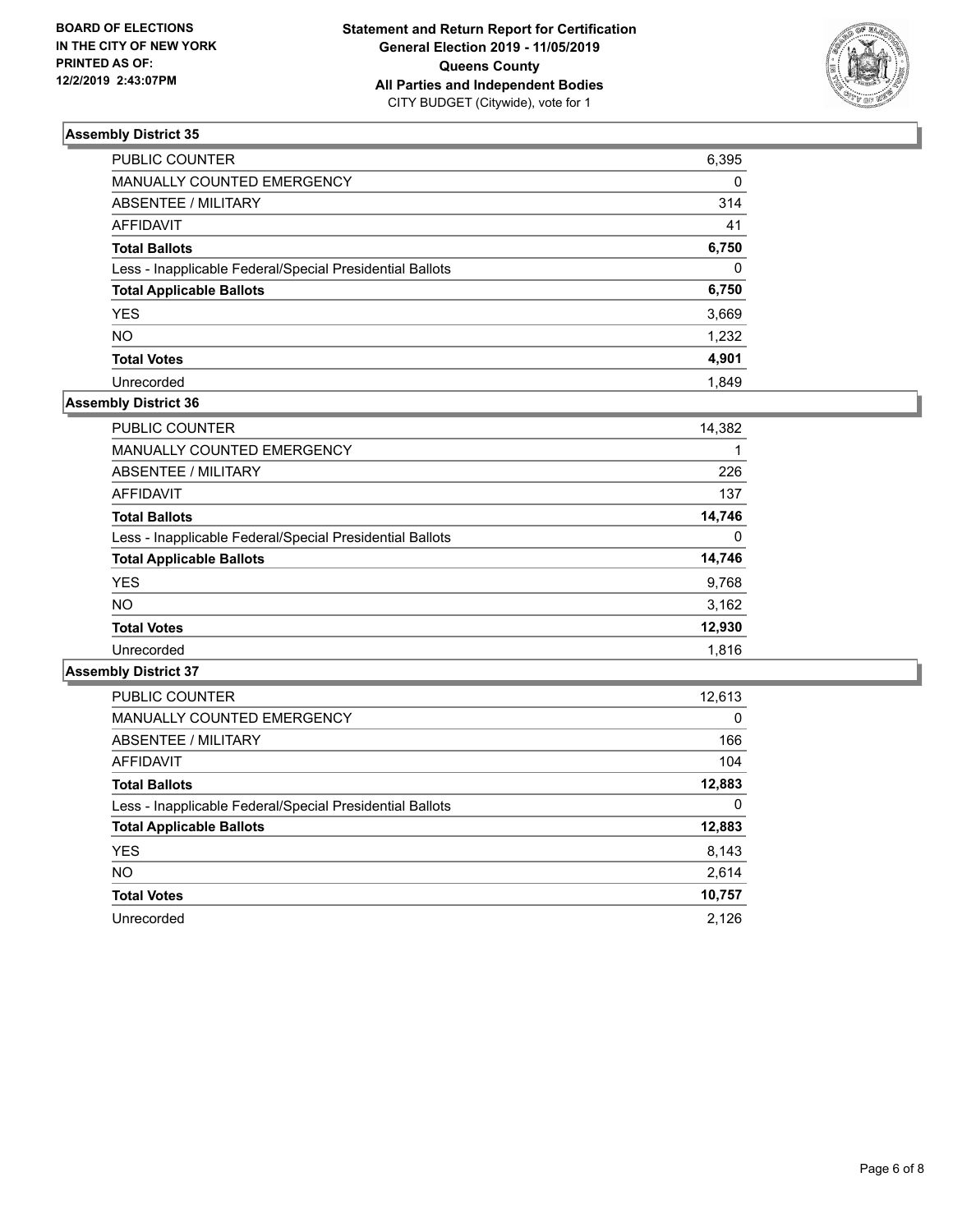

| PUBLIC COUNTER                                           | 7,266    |
|----------------------------------------------------------|----------|
| MANUALLY COUNTED EMERGENCY                               | 0        |
| ABSENTEE / MILITARY                                      | 132      |
| AFFIDAVIT                                                | 61       |
| Total Ballots                                            | 7,459    |
| Less - Inapplicable Federal/Special Presidential Ballots | $\Omega$ |
| <b>Total Applicable Ballots</b>                          | 7,459    |
| YES                                                      | 4,080    |
| NO.                                                      | 1,948    |
| <b>Total Votes</b>                                       | 6,028    |
| Unrecorded                                               | 1.431    |

## **Assembly District 39**

| 6,415 |
|-------|
| 0     |
| 87    |
| 35    |
| 6,537 |
| 0     |
| 6,537 |
| 3,670 |
| 1.016 |
| 4,686 |
| 1,851 |
|       |

| <b>PUBLIC COUNTER</b>                                    | 6,793    |
|----------------------------------------------------------|----------|
| <b>MANUALLY COUNTED EMERGENCY</b>                        | $\Omega$ |
| ABSENTEE / MILITARY                                      | 208      |
| AFFIDAVIT                                                | 56       |
| <b>Total Ballots</b>                                     | 7,057    |
| Less - Inapplicable Federal/Special Presidential Ballots | 0        |
| <b>Total Applicable Ballots</b>                          | 7,057    |
| <b>YES</b>                                               | 3,467    |
| NO.                                                      | 1,822    |
| <b>Total Votes</b>                                       | 5,289    |
| Unrecorded                                               | 1.768    |